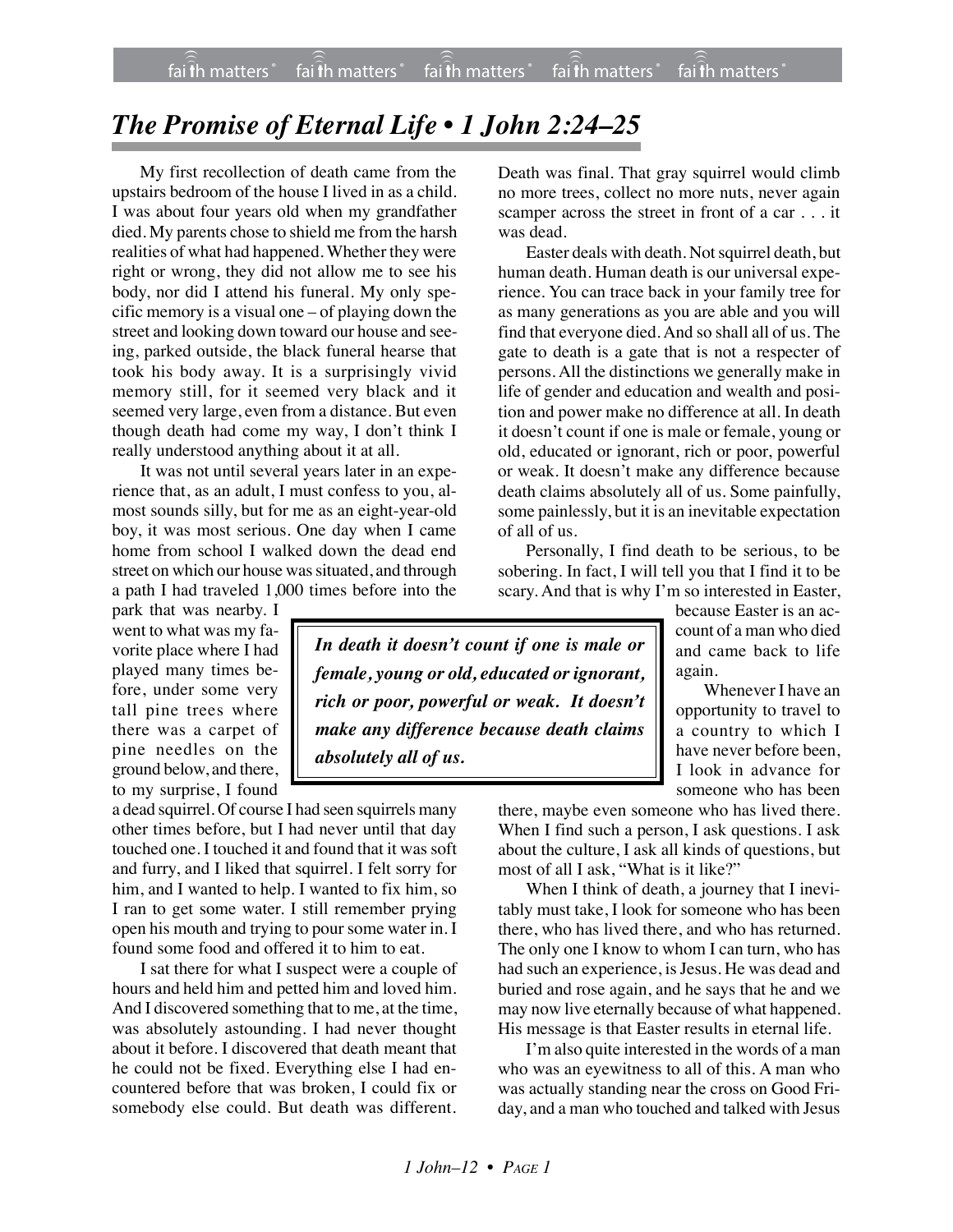after his resurrection. His name was John, and he wrote words when he himself was an old man coming near the gate of death. He wrote in 1 John 2 verses 24 and 25, "See that what you have heard from the beginning remains in you. If it does, you also remain in the Son and in the Father. And this is what he promised us - even eternal life."

It seems to me that John's advice here breaks down into two parts. In the first part he tells us to stay with the Easter message and if you do, you'll stay with God. What he's talking about is "Gospel-Keeping", or keeping on hanging on to the gospel, as he writes, "See that what you heard from the beginning remains in you."

In our country there are millions of people who can say that from the beginning they have heard the gospel message, the story of Jesus Christ. They heard it at home; they heard it at Sunday School; they were baptized; they went to Catechism and were confirmed; they learned the lesson, but somehow in their adult life it is as if it has been forgotten. Oh, it's still there in some dusty old volume of the library shelf of the brain, but not in terms of any type of commitment or relationship or anything like that.

I have talked with many adults who have said to me that they were born Christians which, of course, is a technical impossibility, or they say that they became Christians when they were four or five or six years old, but somehow it never stuck. They discovered in adulthood that they learned the facts, but the faith was really that of their parents and not their own.

The word gospel means 'good news.' It is the good news that God's Son, who is himself God, came to earth and took on human flesh. He became like us. He lived a perfect life for 33 years. He died voluntarily an awful death of suffering on the cross to pay the price for human sin. He was buried, and on Easter Sunday morning he rose back to real life again, proving that death can be defeated and offering eternal life to all who would believe in him. Belief in him is part of that essential gospel message.

Those are the facts. But with them also comes from God an offer of a contract, a contract between God and us. It's a contract in which God offers to us salvation, and we must offer him our lives. It is "Gospel-Keeping."

John writes that "what you heard from the be-

ginning remains in you. If it does, you also will remain in the Son and in the Father." That is not "Gospel-Keeping", that is "God-keeping", and he is saying that the two are inseparably linked – they cannot be divided from each other. If you have the gospel then you have God, and if you don't have the gospel you don't have God. The two always, invariably, go together.

My parents live on the East Coast of the United States. Because of the distance they are from where I live, my primary means of keeping in touch with them is by telephone. In order to telephone them, I must know their telephone number – their area code and then the seven digits that follow. So to call them I need to know that the number is 201-226- 7330, and I have to get the number exactly right. If I change a single digit in the area code and dial 202 instead of 201, I will not reach the state of New Jersey where they live, but rather Washington D.C., which is only one digit different in its area code. If, instead of dialing 226, I should dial 326, while I might reach the state of New Jersey, it will be a different community, a community where they do not live. If I get those digits correct, but fail to get the 7330 and miss just one there, while I might get into their town, I'll get someone, in all probability, that I don't know. Certainly it won't be my father or my mother. So, in order to call them, I have to have every number, and I have to have them exactly right.

Just having those numbers in my mind, though, accomplishes nothing at all. I must make a commitment. I need to pick up the telephone; I need to push the buttons; I must be willing to pay for the call; and I need to do it.

But that is still not all I need to do. I need to hang on. I need to wait until someone answers. And I need to speak and identify myself and say why I'm calling. I need to share my thoughts and heart with them, and I need to listen as they share their thoughts and their hearts with me. So to put it all together, I need to have the right number, commit to the call and have a relationship with my father and with my mother.

The same goes for the gospel and for God. First, we must know the facts: the fact that the Son of God came, that he became a man, that he died in our place on the cross, that he rose again from the dead, and that he offers salvation on the basis of what he did. We can't foul up a single one of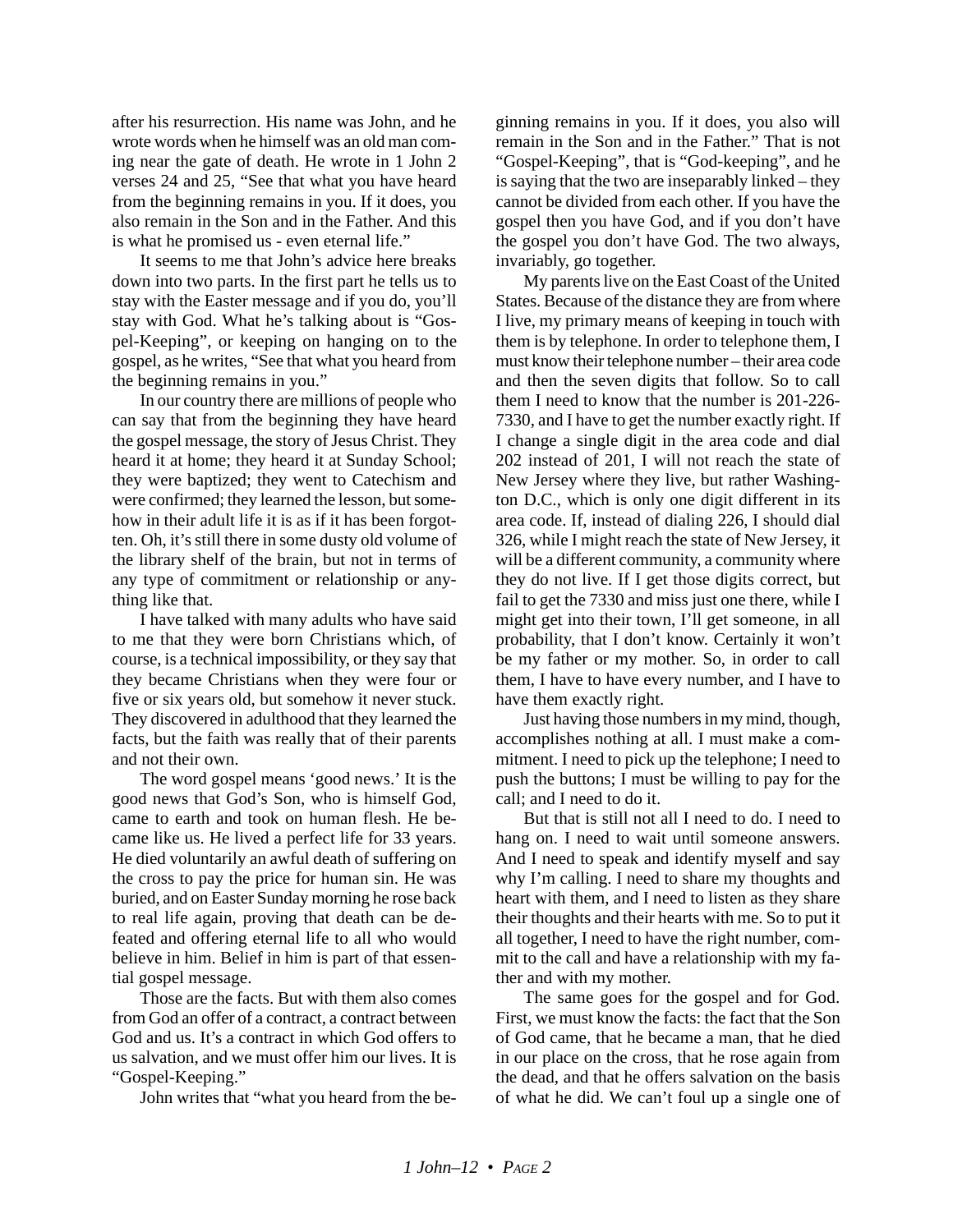those facts. Just as you can't miss a single digit in a telephone number to call it right to get to your destination, so you cannot say that he is God, but he is not man. You can't say that he died, but he didn't rise again from the dead. You can't say that he died, but he didn't die for our sins. And you can't put it all together and then fail to say that he offers to us eternal life and forgiveness of sins on the basis of what he did.

All the facts must be correct, exactly right, but having the facts in our brain is not enough. Like the telephone we must pick up, so we must also commit to do something with those facts. We must accept the gospel in faith. We must accept Jesus Christ as our Savior and as our Lord. We must make that commitment.

But even that does not complete what it is all about. For we need to hang on to the line. We need to talk to God, to tell him who we are. We need to share with him our lives and our hearts and our thoughts. And we need to listen to God as he shares his life and his heart and his thoughts back to us.

John writes in 1 John 2:24, "See that what you have heard from the beginning remains in you. If it does, you also will remain in the Son and in the Father." Which brings us to the second part of John's advice. It is that if you stay with the Easter message and if you stay with God, then you will experience eternal life.

In the next line he writes, "And this is what he promised us - even eternal life." Now I think there is a great misunderstanding about eternal life. For example, people often

think that mostly what it means is time, a very long time. While time is an element in eternal life, it talks far more about the quality of life that comes from eternity. So the main thing about eternal life is its quality of life.

People who live in Minnesota understand that because we often talk about the quality of life we have in our state. Those who advertise on our behalf talk about it even more than we do. Minnesota has a marvelous quality of life. We have our lakes and we have the arts. We have major sports teams and we have opportunities in terms of education. We have the best in medical care. We have a grand quality of life.

We also speak of the quality of life when it's poor. We think of people who have been in tragic accidents and are left severely handicapped or perhaps even in a comma, and while we say that life is there, we say it's a very poor quality of life.

Let me tell you what eternal life is. It is the life of eternity, or another way of saying it, it is the life of heaven. The moment a person becomes a Christian, he or she gets heaven's life even though still temporarily here on earth. So let me tell you what eternal life is. It is the life of eternity, or another way of saying it, It is just a part; some day it will be whole.

Several years ago, along with a small team of others, I traveled across the Sahel of West Africa. It is that swath of land just south of the dunes of the Sahara Desert. In fact, as you travel the Sahel you can see the encroachment of the sand as miles are lost every year and as drought moves the Sahara farther south.

We went to some very remote places in the West African countries of Burkina Faso and Mali, remote places only accessible by four wheel drive vehicles. Places where the humidity must have been as close to zero as it could be in any desert, and where we were baked in a sunlight that soared the temperatures up to 130 degrees or more. There were times in the great discomfort of it all that I often thought about home. About the comforts and the

*The moment a person becomes a Christian, he or she gets heaven's life even though still temporarily here on earth.*

conveniences that I as an American have routinely enjoyed for all of my life and I was out there missing it greatly. At the conclusion

of our trip, before fly-

ing out of Africa, we went to the capital city of Burkina Faso, which is Ouagadougou. There we went to the United States Embassy for a visit. We walked up the path, again in scorching hot sun, and went through the double doors of the US Embassy. I was immediately impressed with the first delight and that was air conditioning. While I wouldn't say it was heaven, I'll say the contrast was clear between where I had been and what I was experiencing at that moment.

Immediately we were greeted by a United States Marine guard, for it's the Marines that guard the embassies of the United States in all foreign countries. What a joy to be greeted in English, a